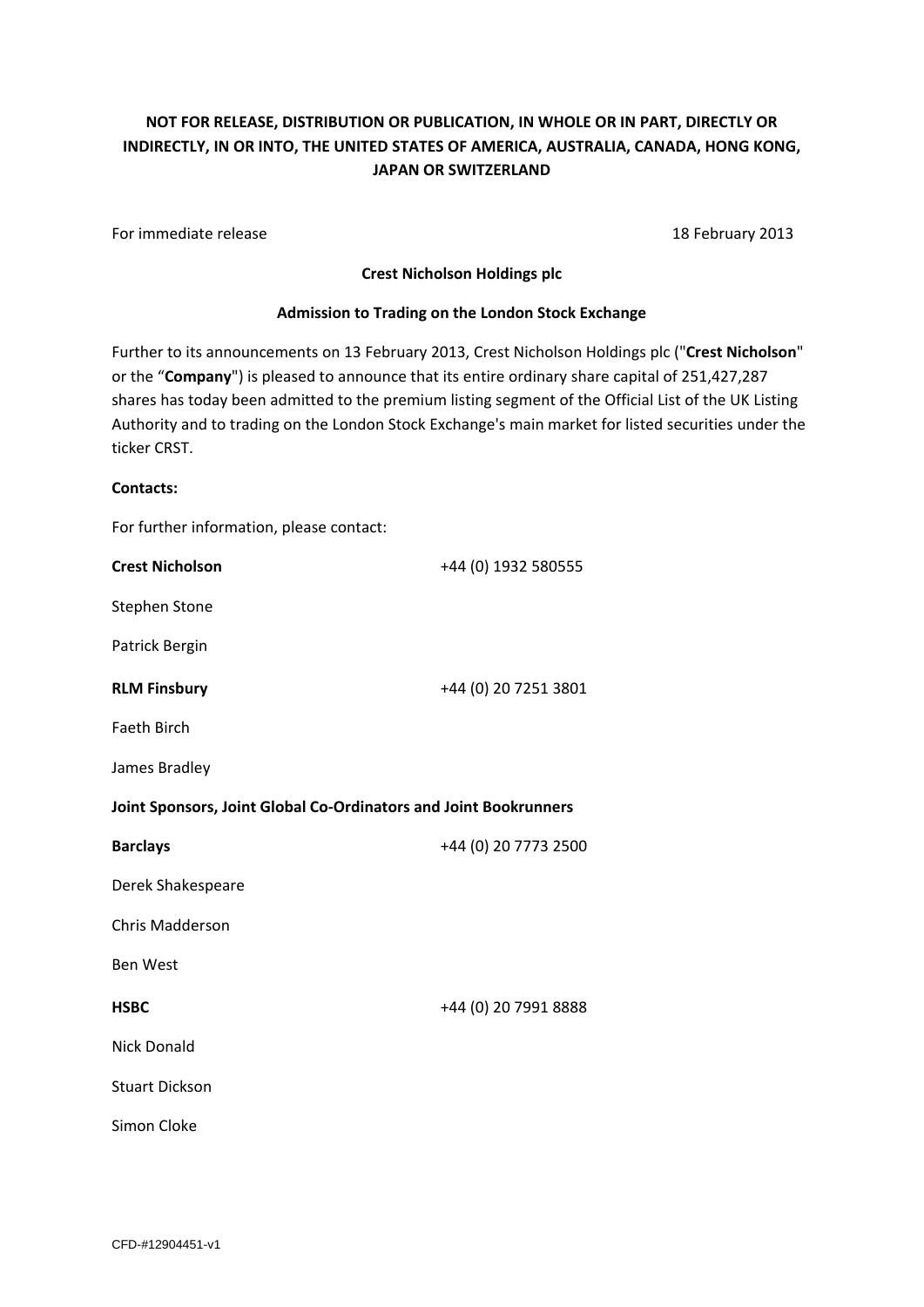## Keith Welch

| <b>Lead Manager</b>        |                      |
|----------------------------|----------------------|
| <b>Numis</b>               | +44 (0) 20 7260 1000 |
| <b>Heraclis Economides</b> |                      |
| Alex Ham                   |                      |
| <b>Financial Adviser</b>   |                      |
| Lazard                     | +44 (0) 20 7187 2000 |
| Charlie Foreman            |                      |
| Nicholas Fowler            |                      |
| Daniel Muldoon             |                      |
|                            |                      |

#### **Important Notice**

Neither this announcement nor any copy of it may be taken or transmitted, directly or indirectly, into the United States, Australia, Canada, Hong Kong, Japan or Switzerland or to any persons in any of those jurisdictions or any other jurisdictions where to do so would constitute a violation of the relevant securities laws of such jurisdiction.

This announcement does not constitute or form part of any offer or invitation to sell or issue, or any solicitation of any offer to purchase or subscribe for any shares or other securities nor shall it (or any part of it) or the fact of its distribution, form the basis of, or be relied on in connection with, any contract therefore. The initial public offering of 102,235,696 ordinary shares of the Company (the "**Offer**") and the distribution of this announcement and other information in connection with the listing and Offer in certain jurisdictions may be restricted by law and persons into whose possession this announcement, any document or other information referred to herein comes should inform themselves about and observe any such restriction. Any failure to comply with these restrictions may constitute a violation of the securities laws of any such jurisdiction.

This announcement does not constitute an offer to sell or a solicitation of an offer to purchase any securities in any jurisdiction in which such offer or sale would be unlawful prior to registration, exemption from registration or qualification under the securities laws of any jurisdiction. The securities proposed to be offered by the Company have not been and will not be registered under the US Securities Act 1933, as amended (the "**Securities Act"**) or under any securities laws of any state of the United States and may not be offered or sold in the United States except pursuant to an exemption from, or in a transaction not subject to, the registration requirements of the Securities Act. The Company has not registered and does not intend to register any portion of any offering in the United States or to conduct a public offering of any securities in the United States.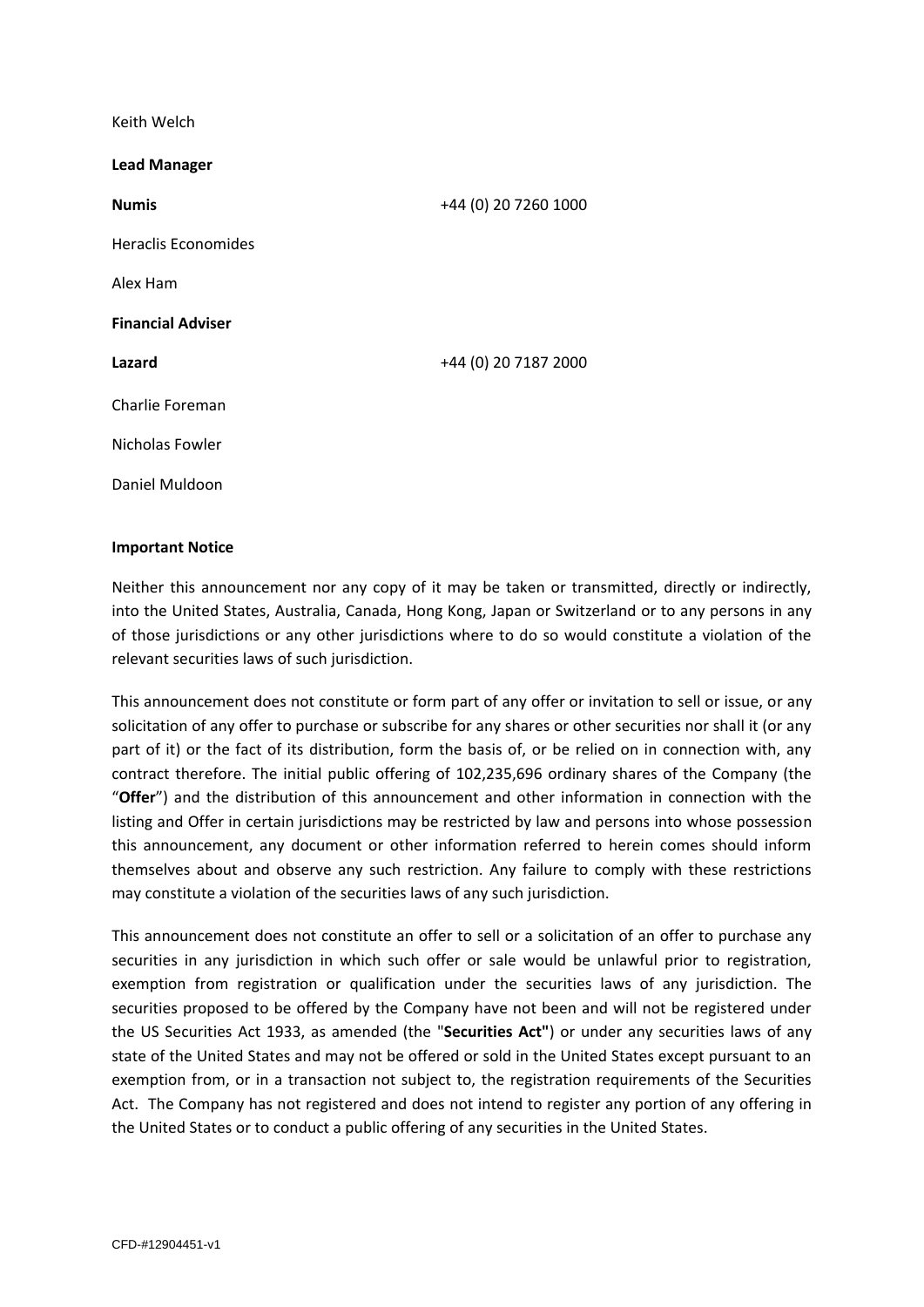This announcement has been issued by Crest Nicholson and is directed only at (i) persons who are outside the United Kingdom, or (ii) persons who have professional experience in matters relating to investments falling within Article 19(5) of the Financial Services and Markets Act 2000 (Financial Promotion) Order 2005, as amended from time to time (the Order), or (iii) persons who fall within Article 49(2)(a) to (d) of the Order (high net worth companies, unincorporated associations etc), or (iv) persons to whom this announcement may otherwise be lawfully communicated (all such persons together being referred to as "**Relevant Persons"**). Any investment activity to which this announcement relates will only be available to and will only be engaged with, Relevant Persons. Any person who is not a Relevant Person should not act or rely on this document or any of its contents.

Any purchase or subscription of Shares in the proposed Offer or other securities should be made solely on the basis of the information contained in the final form prospectus (the "**Prospectus**") issued by Crest Nicholson in connection with the Offer. No reliance may or should be placed by any person for any purpose whatsoever on the information contained in this announcement or on its completeness, accuracy or fairness. The information in this announcement is subject to change. However, Crest Nicholson does not undertake to provide the recipient of this announcement with any additional information, or to update this announcement or to correct any inaccuracies. This announcement has not been approved by any competent regulatory authority.

Barclays Bank PLC, HSBC Bank plc and Numis Securities Ltd (the "**Banks**"), Barclays Capital Securities Limited and Lazard & Co. Limited ("**Lazard**") are each authorised and regulated in the UK by the Financial Services Authority (the "**FSA**") (or any successor bodies of the FSA from time to time). Each of the Banks and Lazard is acting exclusively for Crest Nicholson and no one else in connection with the Offer and will not regard any other person as its client in relation to the Offer and will not be responsible to anyone other than Crest Nicholson for providing the protections afforded to their respective clients or for giving advice in relation to the Offer or the contents of this announcement or any transaction, arrangement or other matter referred to herein.

In connection with the Offer, the Banks and Barclays Capital Securities Limited or any of their respective affiliates, acting as investors for their own accounts, may subscribe for or purchase Shares and in that capacity may retain, purchase, sell, offer to sell or otherwise deal for their own accounts in such Shares and other securities of Crest Nicholson or related investments in connection with the Offer or otherwise. Accordingly, references in the Prospectus to the Shares being issued, offered, subscribed, acquired, placed or otherwise dealt in should be read as including any issue or offer to, or subscription, acquisition, placing or dealing by, the Banks and Barclays Capital Securities Limited or any of their respective affiliates acting as investors for their own accounts. The Banks and Barclays Capital Securities Limited or any of their respective affiliates do not intend to disclose the extent of any such investment or transactions otherwise than in accordance with any legal or regulatory obligations to do so.

None of the Banks, nor Barclays Capital Securities Limited, nor Lazard, nor any of their respective subsidiary undertakings, affiliates or any of their respective directors, officers, employees, advisers, agents or any other person accepts any responsibility or liability whatsoever for, or makes any representation or warranty, express or implied, as to the truth, accuracy, completeness or fairness of the information or opinions in this announcement (or whether any information has been omitted from the announcement) or any other information relating to Crest Nicholson, its subsidiaries or